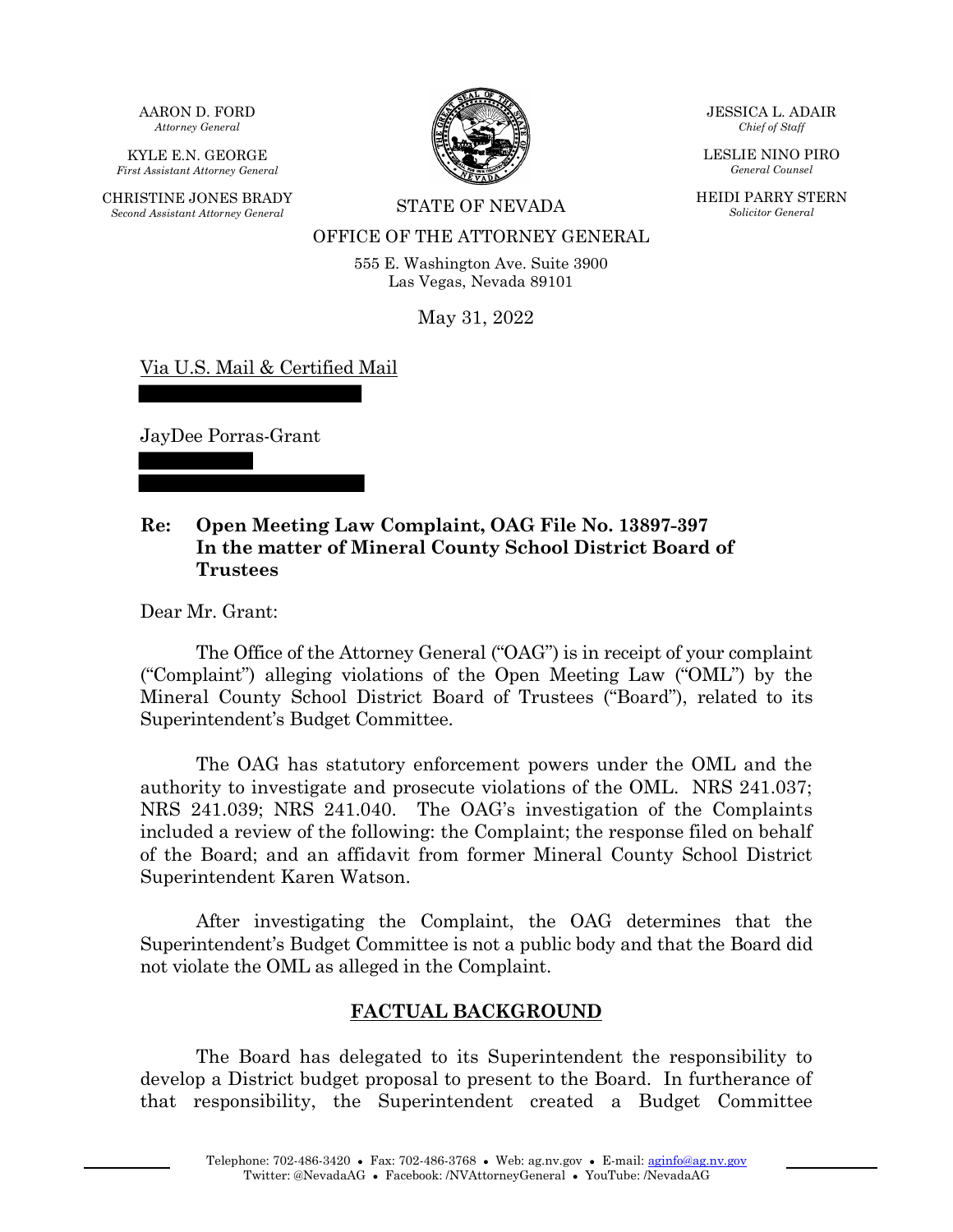#### JayDee Porras-Grant Page 2

comprised of school and District employees, parents and two Board members. The Budget Committee provides input to the Superintendent, who then makes a recommendation to the Board regarding the District budget.

A meeting of the Budget Committee was scheduled for March 17, 2021 but was canceled due to a power failure. Another meeting was scheduled for March 18, 2021 but was cancelled due to member unavailability. Agendas for the two planned March meetings were not posted in accordance with the OML.

The Complaint, filed on March 17, 2021, alleges that the Budget Committee is a public body and must comply with the OML. The Complaint references the March 17 meeting that was postponed and the scheduled March 18 meeting.

## **LEGAL ANALYSIS**

The Mineral County School District Board of Trustees, as the governing body of a school district under NRS 386.110, is a public body as defined in NRS 241.015(4) and is subject to the OML.

The legislative intent of the OML is that actions of public bodies "be taken openly, and that their deliberations be conducted openly." NRS 241.010(1); *McKay v. Board of Supervisors*, 102 Nev. 644, 651, 730 P.2d 438, 443 (1986) ("the spirit and policy behind NRS chapter 241 favors open meetings"). Public bodies working on behalf of Nevada citizens must conform to statutory requirements in open meetings under an agenda that provides full notice and disclosure of discussion topics and any possible action. *Sandoval v. Board of Regents*, 119 Nev. 148, 67 P.3d 902 (2003).

As a preliminary matter, for the OML to apply to a gathering, the gathering must meet the definition of a meeting contained in NRS 241.015(3). A "meeting" requires a quorum of members of the public body together with deliberation and/or action. *Id.* Since the two meetings at issue here were canceled and the OAG does not possess evidence that a quorum of the Budget Committee met on either date, the OAG finds that the scheduled meetings did not violate the OML, regardless of whether the Committee is a public body. However, the Budget Committee did schedule subsequent meetings and the issue of whether it is a public body remains.

The term "public body" includes any "administrative, advisory, executive or legislative body of the State . . . which advises or makes recommendations to an entity which expends or is supported in whole or in part by tax revenue" if the body is created by one of the methods enumerated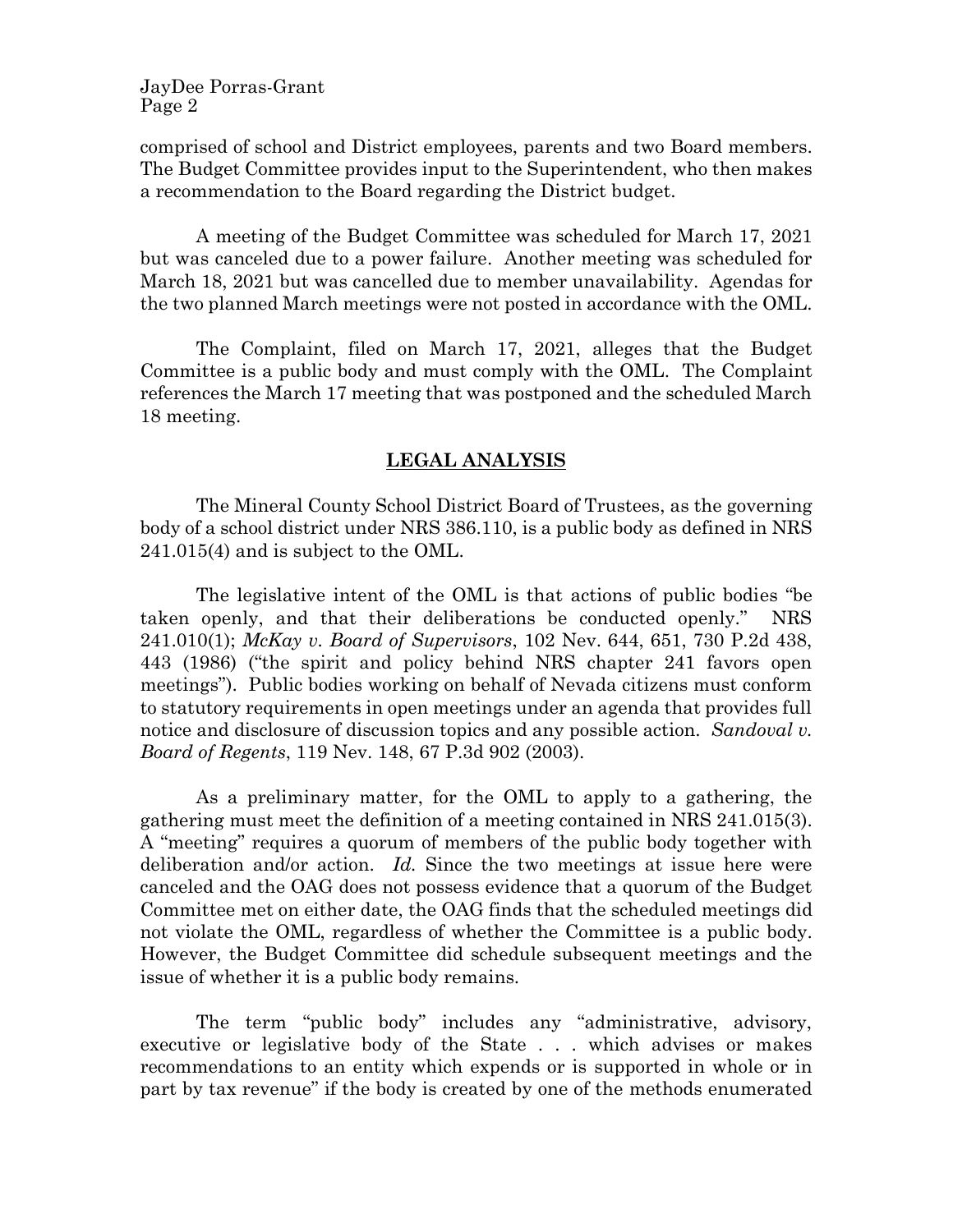#### JayDee Porras-Grant Page 3

in NRS 241.015(4)(a). In addition, subcommittees appointed by a public body must also comply with the OML if (1) a majority of the members of the subcommittee are members or staff members of the public body, or (2) the subcommittee is authorized to make a recommendation to the public body. NRS 241.015(4)(d); *In re Clark County School District Board of Trustees*, Nevada Attorney General Open Meeting Law Opinion ("OMLO") 13897-265 at 5 (Oct. 5, 2018).

The OAG has repeatedly opined that the OML does not apply to internal staff groups or committees reporting to an individual. OMLO 13897-265 (working group was not a public body where members were chosen by the Superintendent and the final recommendation was made by the Superintendent and staff); *In re Clark County School District Board of Trustees*, OMLO 2010-02 (Apr. 7, 2010) (finding that an advisory committee created by and reporting only to the Superintendent, not the school board, was not a public body); *In re Fernley City Council*, OMLO 2009-02 (Aug. 12, 2009) (citizens recruitment committee not a public body because it was formed by the mayor and reported only to the mayor).

Here, the Budget Committee was not created by the Board, but by the Superintendent. Thus, it fails to meet any of the creation requirements contained in NRS 241.015(4)(a) and (4)(d)(1). While the Budget Committee was created to provide input on the district's budget, an issue to be ultimately acted upon by the Board, the Budget Committee was not given the authority to make a recommendation to the Board. Similar to *In re Clark County School District Board of Trustees*, OMLO 13897-265, the Budget Committee was created solely to give input to the Superintendent who would ultimately make the recommendation. Thus, the OAG finds that the Budget Committee does not meet the requirements of NRS  $241.015(4)(d)(2)$  and is not a public body.

The OAG cautions that the inclusion of two Board members on the Budget Committee could lead to an OML violation in the future. *See In re Skyland General Improvement District*, OMLO 13897-315 (Oct. 2, 2019) ("Even in the absence of a formal appointment process . . ., the Open Meeting Law applies to a committee with de facto authority from the parent public body to act on its behalf."). Should the Board begin to treat the members of the Budget Committee as a subcommittee, they will need to comply with the OML.